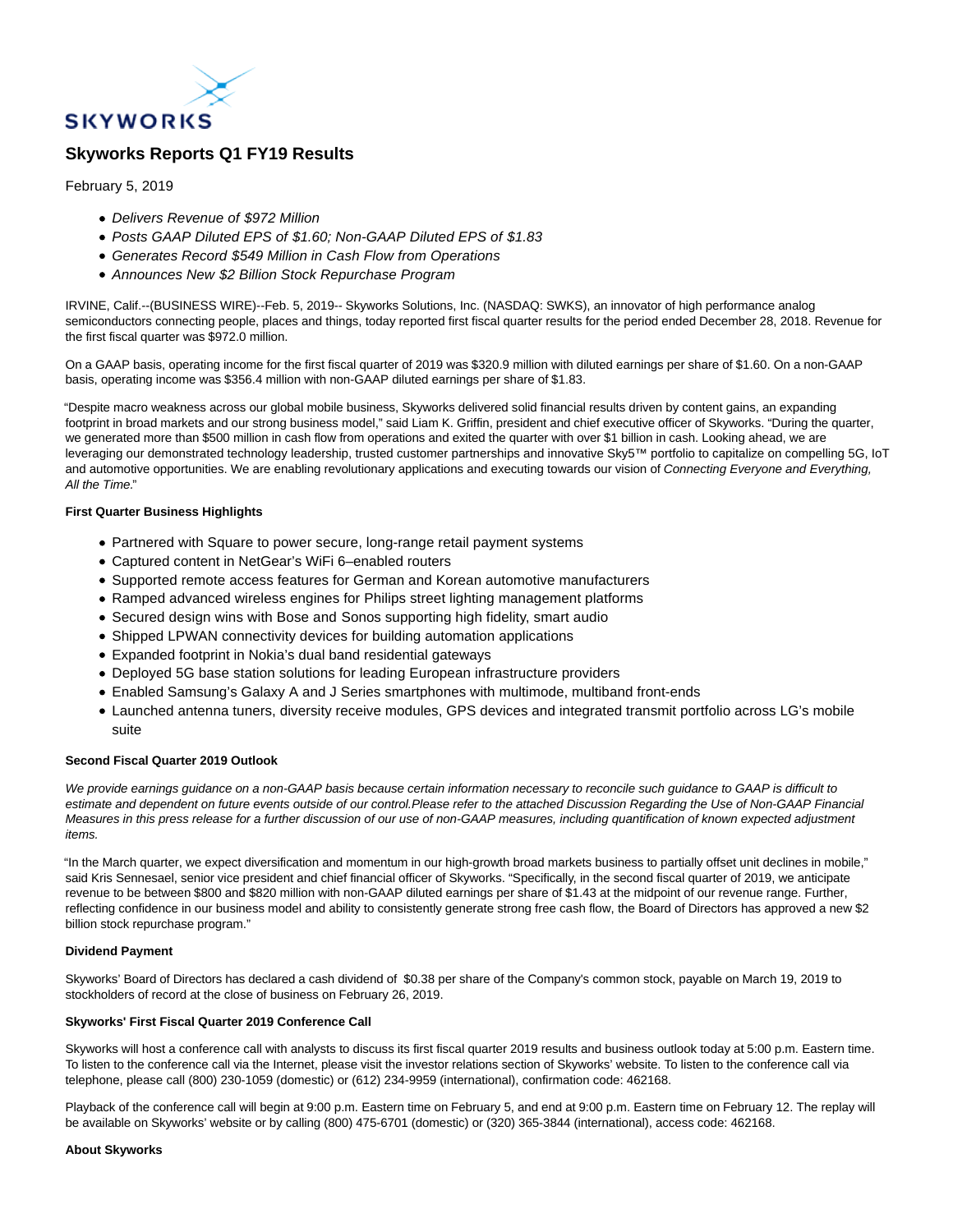Skyworks Solutions, Inc. is empowering the wireless networking revolution. Our highly innovative analog semiconductors are connecting people, places and things spanning a number of new and previously unimagined applications within the aerospace, automotive, broadband, cellular infrastructure, connected home, industrial, medical, military, smartphone, tablet and wearable markets.

Skyworks is a global company with engineering, marketing, operations, sales and support facilities located throughout Asia, Europe and North America and is a member of the S&P 500<sup>®</sup> and Nasdaq-100<sup>®</sup> market indices (NASDAQ: SWKS). For more information, please visit Skyworks' website at: [www.skyworksinc.com.](https://cts.businesswire.com/ct/CT?id=smartlink&url=http%3A%2F%2Fwww.skyworksinc.com&esheet=51936471&newsitemid=20190205005974&lan=en-US&anchor=www.skyworksinc.com&index=1&md5=89d96187117f1af90911fb5ba4f01af2)

#### **Safe Harbor Statement**

This news release includes "forward-looking statements" intended to qualify for the safe harbor from liability established by the Private Securities Litigation Reform Act of 1995. These forward-looking statements include without limitation information relating to future results and expectations of Skyworks (e.g., certain projections and business trends, as well as plans for dividend payments and share repurchases). Forward-looking statements can often be identified by words such as "anticipates," "expects," "forecasts," "intends," "believes," "plans," "may," "will," or "continue," and similar expressions and variations or negatives of these words. All such statements are subject to certain risks, uncertainties and other important factors that could cause actual results to differ materially and adversely from those projected, and may affect our future operating results, financial position and cash flows.

These risks, uncertainties and other important factors include, but are not limited to: the susceptibility of the semiconductor industry and the markets addressed by our, and our customers', products to economic downturns; our reliance on several key customers for a large percentage of our sales; the volatility of our stock price; declining selling prices, decreased gross margins, and loss of market share as a result of increased competition; our ability to obtain design wins from customers; economic, social, military and geo-political conditions in the countries in which we, our customers or our suppliers operate, including security and health risks, imposition of trade protection measures (e.g., tariffs or taxes), increased import/export restrictions and controls, and possible disruptions in transportation networks and fluctuations in foreign currency exchange rates; changes in laws, regulations and/or policies that could adversely affect our operations and financial results, the economy and our customers' demand for our products, or the financial markets and our ability to raise capital; fluctuations in our manufacturing yields due to our complex and specialized manufacturing processes; our ability to develop, manufacture and market innovative products, avoid product obsolescence, reduce costs in a timely manner, transition our products to smaller geometry process technologies, and achieve higher levels of design integration; the quality of our products and any defect remediation costs; the availability and pricing of third-party semiconductor foundry, assembly and test capacity, raw materials and supplier components; our ability to retain, recruit and hire key executives, technical personnel and other employees in the positions and numbers, with the experience and capabilities, and at the compensation levels needed to implement our business and product plans; the timing, rescheduling or cancellation of significant customer orders and our ability, as well as the ability of our customers, to manage inventory; our ability to prevent theft of our intellectual property, disclosure of confidential information, or breaches of our information technology systems; uncertainties of litigation, including potential disputes over intellectual property infringement and rights, as well as payments related to the licensing and/or sale of such rights; our ability to continue to grow and maintain an intellectual property portfolio and obtain needed licenses from third parties; our ability to make certain investments and acquisitions, integrate companies we acquire, and/or enter into strategic alliances; and other risks and uncertainties, including, but not limited to, those detailed from time to time in our filings with the Securities and Exchange Commission.

The forward-looking statements contained in this news release are made only as of the date hereof, and we undertake no obligation to update or revise the forward-looking statements, whether as a result of new information, future events or otherwise.

Note to Editors: Skyworks and the Skyworks symbol are trademarks or registered trademarks of Skyworks Solutions, Inc. or its subsidiaries in the United States and other countries. Third-party brands and names are for identification purposes only, and are the property of their respective owners.

## **SKYWORKS SOLUTIONS, INC. UNAUDITED CONSOLIDATED STATEMENTS OF OPERATIONS**

|                                            | <b>Three Months Ended</b>         |           |
|--------------------------------------------|-----------------------------------|-----------|
| (in millions, except per share amounts)    | December 28, December 29,<br>2018 | 2017      |
| Net revenue                                | \$972.0                           | \$1,051.9 |
| Cost of goods sold                         | 486.9                             | 515.1     |
| Gross profit                               | 485.1                             | 536.8     |
| Operating expenses:                        |                                   |           |
| Research and development                   | 109.2                             | 98.0      |
| Selling, general and administrative        | 47.8                              | 51.3      |
| Amortization of intangibles                | 7.4                               | 4.0       |
| Restructuring and other charges (benefits) | (0.2)<br>⟩                        |           |
| Total operating expenses                   | 164.2                             | 153.3     |
| Operating income                           | 320.9                             | 383.5     |
| Other income, net                          | 2.9                               | 2.1       |
| Income before income taxes                 | 323.8                             | 385.6     |
| Provision for income taxes                 | 38.9                              | 315.2     |
| Net income                                 | \$284.9                           | \$70.4    |
| Earnings per share:                        |                                   |           |
| Basic                                      | \$<br>1.61                        | \$ 0.38   |
| <b>Diluted</b>                             | 1.60                              | \$ 0.38   |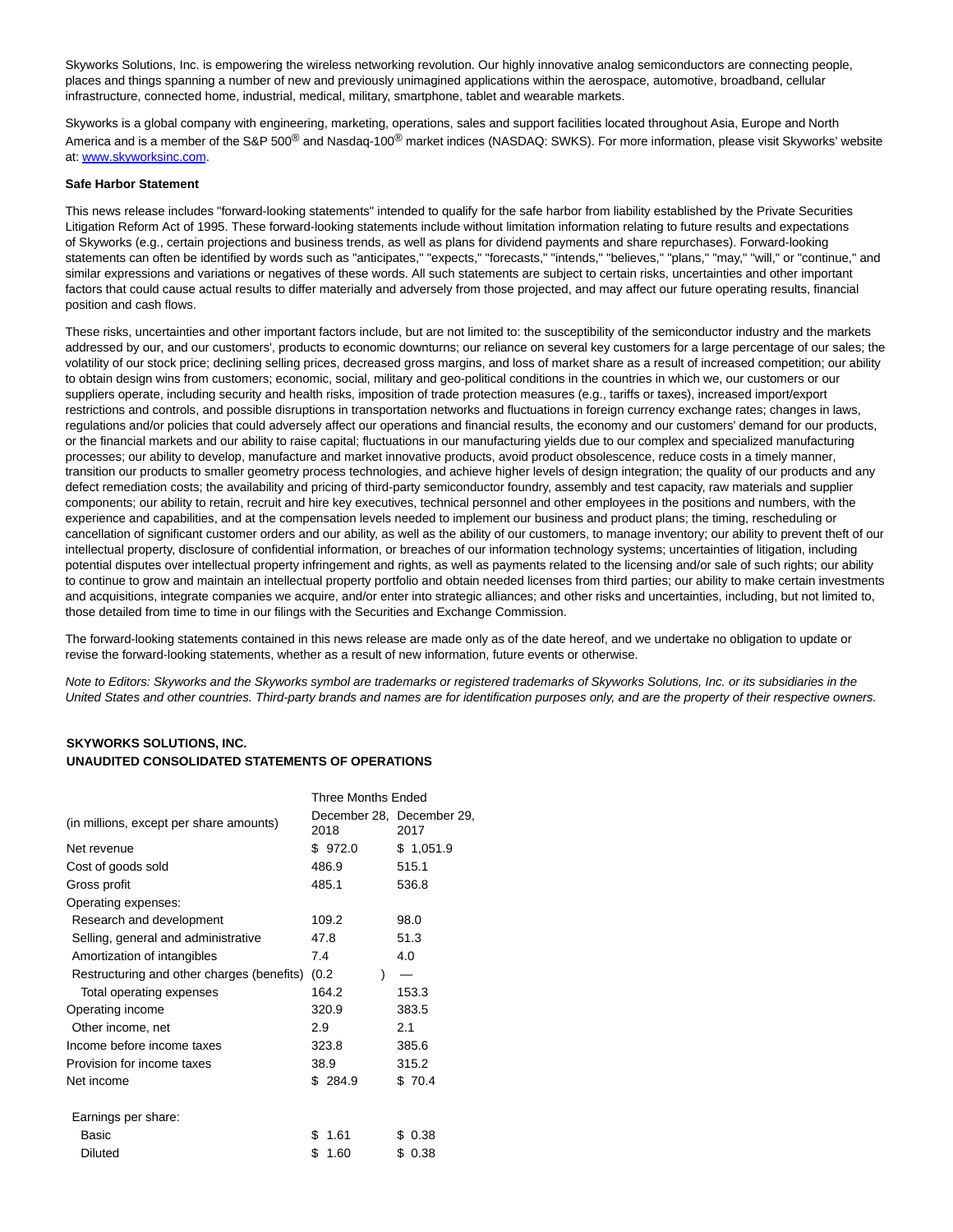| Weighted average shares: |       |       |
|--------------------------|-------|-------|
| Basic                    | 176.6 | 183.1 |
| Diluted                  | 177.7 | 185.5 |

## **SKYWORKS SOLUTIONS, INC. UNAUDITED RECONCILIATIONS OF NON-GAAP FINANCIAL MEASURES**

|                                                     | <b>Three Months Ended</b>                 |         |   |  |
|-----------------------------------------------------|-------------------------------------------|---------|---|--|
| (in millions)                                       | December 28, December 29,<br>2018<br>2017 |         |   |  |
| GAAP gross profit                                   | \$485.1                                   | \$536.8 |   |  |
| Share-based compensation expense [a]                | 3.6                                       | 4.1     |   |  |
| Acquisition-related expenses [b]                    | 1.9                                       |         |   |  |
| Amortization of acquisition-related intangibles [c] | 4.7                                       |         |   |  |
| Non-GAAP gross profit                               | \$495.3                                   | \$540.9 |   |  |
| GAAP gross margin %                                 | 49.9<br>%                                 | 51.0    | % |  |
| Non-GAAP gross margin %                             | 51.0<br>%                                 | 51.4    | ℅ |  |

|                                                       | Three Months Ended |   |                                   |   |
|-------------------------------------------------------|--------------------|---|-----------------------------------|---|
| (in millions)                                         | 2018               |   | December 28, December 29,<br>2017 |   |
| GAAP operating income                                 | \$320.9            |   | \$ 383.5                          |   |
| Share-based compensation expense [a]                  | 20.8               |   | 25.8                              |   |
| Acquisition-related expenses [b]                      | 2.1                |   | 0.7                               |   |
| Amortization of acquisition-related intangibles [c]   | 12.0               |   | 4.0                               |   |
| Litigation settlement, gains, losses and expenses [d] | 0.7                |   |                                   |   |
| Deferred executive compensation (benefit) [e]         | (0.1)              |   |                                   |   |
| Non-GAAP operating income                             | \$356.4            |   | \$414.0                           |   |
| GAAP operating margin %                               | 33.0               | % | 36.5                              | % |
| Non-GAAP operating margin %                           | 36.7               | ℅ | 39.4                              | ℅ |

|                                                       | Three Months Ended |                                   |  |
|-------------------------------------------------------|--------------------|-----------------------------------|--|
| (in millions)                                         | 2018               | December 28, December 29,<br>2017 |  |
| GAAP net income                                       | \$284.9            | \$70.4                            |  |
| Share-based compensation expense [a]                  | 20.8               | 25.8                              |  |
| Acquisition-related expenses [b]                      | 2.1                | 0.7                               |  |
| Amortization of acquisition-related intangibles [c]   | 12.0               | 4.0                               |  |
| Litigation settlement, gains, losses and expenses [d] | 0.7                |                                   |  |
| Deferred executive compensation (benefit) [e]         | (0.1)              |                                   |  |
| Tax adjustments [f]                                   | 4.2                | 270.6                             |  |
| Non-GAAP net income                                   | \$ 324.6           | \$ 371.5                          |  |

|                                                       | <b>Three Months Ended</b> |        |  |
|-------------------------------------------------------|---------------------------|--------|--|
|                                                       | December 28, December 29, |        |  |
|                                                       | 2018                      | 2017   |  |
| GAAP net income per share, diluted                    | \$1.60                    | \$0.38 |  |
| Share-based compensation expense [a]                  | 0.12                      | 0.14   |  |
| Acquisition-related expenses [b]                      | 0.01                      |        |  |
| Amortization of acquisition-related intangibles [c]   | 0.07                      | 0.02   |  |
| Litigation settlement, gains, losses and expenses [d] | 0.01                      |        |  |
| Tax adjustments [f]                                   | 0.02                      | 1.46   |  |
| Non-GAAP net income per share, diluted                | \$1.83                    | \$2.00 |  |
|                                                       |                           |        |  |

## **SKYWORKS SOLUTIONS, INC. DISCUSSION REGARDING THE USE OF NON-GAAP FINANCIAL MEASURES**

Our earnings release contains some or all of the following financial measures that have not been calculated in accordance with United States Generally Accepted Accounting Principles ("GAAP"): (i) non-GAAP gross profit and gross margin, (ii) non-GAAP operating income and operating margin, (iii) non-GAAP net income, and (iv) non-GAAP diluted earnings per share. As set forth in the "Unaudited Reconciliations of Non-GAAP Financial Measures" table found above, we derive such non-GAAP financial measures by excluding certain expenses and other items from the respective GAAP financial measure that is most directly comparable to each non-GAAP financial measure. Management uses these non-GAAP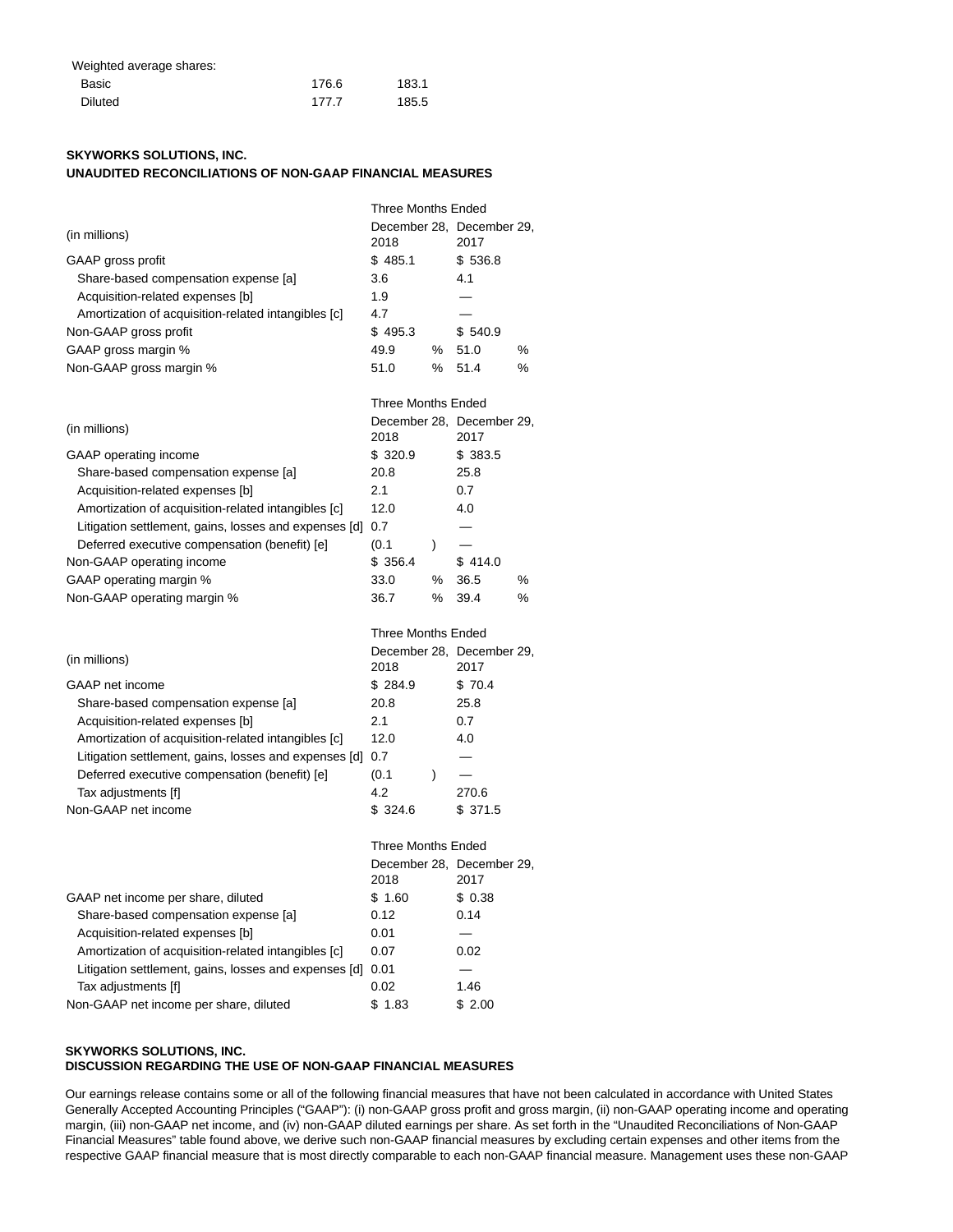financial measures to evaluate our operating performance and compare it against past periods, make operating decisions, forecast for future periods, compare our operating performance against peer companies and determine payments under certain compensation programs. These non-GAAP financial measures provide management with additional means to understand and evaluate the operating results and trends in our ongoing business by eliminating certain non-recurring expenses and other items that management believes might otherwise make comparisons of our ongoing business with prior periods and competitors more difficult, obscure trends in ongoing operations or reduce management's ability to make forecasts.

We provide investors with non-GAAP gross profit and gross margin, non-GAAP operating income and operating margin, non-GAAP net income and non-GAAP diluted earnings per share because we believe it is important for investors to be able to closely monitor and understand changes in our ability to generate income from ongoing business operations. We believe these non-GAAP financial measures give investors an additional method to evaluate historical operating performance and identify trends, an additional means of evaluating period-over-period operating performance and a method to facilitate certain comparisons of our operating results to those of our peer companies. We also believe that providing non-GAAP operating income and operating margin allows investors to assess the extent to which our ongoing operations impact our overall financial performance. We further believe that providing non-GAAP net income and non-GAAP diluted earnings per share allows investors to assess the overall financial performance of our ongoing operations by eliminating the impact of share-based compensation expense, acquisition-related expenses, amortization of acquisition-related intangibles, certain impairment and restructuring-related charges, litigation settlement, gains, losses and expenses, certain deferred executive compensation and certain tax items which may not occur in each period presented and which may represent non-cash items unrelated to our ongoing operations. We believe that disclosing these non-GAAP financial measures contributes to enhanced financial reporting transparency and provides investors with added clarity about complex financial performance measures.

We calculate non-GAAP gross profit by excluding from GAAP gross profit, share-based compensation expense, acquisition-related expenses, and amortization of acquisition-related intangibles. We calculate non-GAAP operating income by excluding from GAAP operating income, share-based compensation expense, acquisition-related expenses, amortization of acquisition-related intangibles, litigation settlement, gains, losses and expenses, and certain deferred executive compensation. We calculate non-GAAP net income and diluted earnings per share by excluding from GAAP net income and diluted earnings per share, share-based compensation expense, acquisition-related expenses, amortization of acquisition-related intangibles, litigation settlement, gains, losses and expenses, certain deferred executive compensation, and certain tax items. We exclude the items identified above from the respective non-GAAP financial measure referenced above for the reasons set forth with respect to each such excluded item below:

Share-Based Compensation - because (1) the total amount of expense is partially outside of our control because it is based on factors such as stock price volatility and interest rates, which may be unrelated to our performance during the period in which the expense is incurred, (2) it is an expense based upon a valuation methodology premised on assumptions that vary over time, and (3) the amount of the expense can vary significantly between companies due to factors that can be outside of the control of such companies.

Acquisition-Related Expenses - including such items as, when applicable, amortization of acquired intangible assets, fair value adjustments to contingent consideration, fair value charges incurred upon the sale of acquired inventory, acquisition-related expenses, including deemed compensation expenses and interest expense on seller-financed debt, because they are not considered by management in making operating decisions and we believe that such expenses do not have a direct correlation to our future business operations and thereby including such charges does not necessarily reflect the performance of our ongoing operations for the period in which such charges or reversals are incurred.

Impairment and Restructuring-Related Charges - these charges are one-time in nature and have no direct correlation to our future business operations and including such charges does not necessarily reflect the performance of our ongoing operations for the period in which such charges are incurred.

Litigation Settlement, Gains, Losses and Expenses - because such gains, losses and expenses (1) are not considered by management in making operating decisions, (2) are infrequent in nature, (3) are generally not directly controlled by management, (4) do not necessarily reflect the performance of our ongoing operations for the period in which such charges are recognized and/ or (5) can vary significantly in amount between companies and make comparisons less reliable.

Deferred Executive Compensation - including charges related to any contingent obligation pursuant to an executive severance agreement, because that expense has no direct correlation with our recurring business operations and including such expenses does not accurately reflect the compensation expense for the period in which incurred.

Certain Income Tax Items - including certain deferred tax charges and benefits that do not result in a current tax payment or tax refund and other adjustments, including but not limited to, items unrelated to the current fiscal year or that are not indicative of our ongoing business operations.

The non-GAAP financial measures presented in the table above should not be considered in isolation and are not an alternative for the respective GAAP financial measure that is most directly comparable to each such non-GAAP financial measure. Investors are cautioned against placing undue reliance on these non-GAAP financial measures and are urged to review and consider carefully the adjustments made by management to the most directly comparable GAAP financial measures to arrive at these non-GAAP financial measures. Non-GAAP financial measures may have limited value as analytical tools because they may exclude certain expenses that some investors consider important in evaluating our operating performance or ongoing business performance. Further, non-GAAP financial measures are likely to have limited value for purposes of drawing comparisons between companies because different companies may calculate similarly titled non-GAAP financial measures in different ways because non-GAAP measures are not based on any comprehensive set of accounting rules or principles.

Our earnings release contains forward-looking estimates of non-GAAP diluted earnings per share for the second quarter of our 2019 fiscal year ("Q2 2019"). We provide this non-GAAP measure to investors on a prospective basis for the same reasons (set forth above) that we provide it to investors on a historical basis. We are unable to provide a reconciliation of our forward-looking estimate of Q2 2019 GAAP diluted earnings per share to a forward-looking estimate of Q2 2019 non-GAAP diluted earnings per share because certain information needed to make a reasonable forward-looking estimate of GAAP diluted earnings per share for Q2 2019 (other than estimated share-based compensation expense of \$0.10 to \$0.15 per diluted share, certain tax items of \$0.01 to \$0.05 per diluted share and estimated amortization of intangibles of \$0.05 to \$0.09 per diluted share) is difficult to predict and estimate and is often dependent on future events that may be uncertain or outside of our control. Such events may include unanticipated changes in our GAAP effective tax rate, unanticipated one-time charges related to asset impairments (fixed assets, inventory, intangibles or goodwill), unanticipated acquisition-related expenses, unanticipated litigation settlement, gains, losses and expenses and other unanticipated non-recurring items not reflective of ongoing operations. The probable significance of these unknown items, in the aggregate, is estimated to be in the range of \$0.00 to \$0.10 in quarterly earnings per diluted share on a GAAP basis. Our forward-looking estimates of both GAAP and non-GAAP measures of our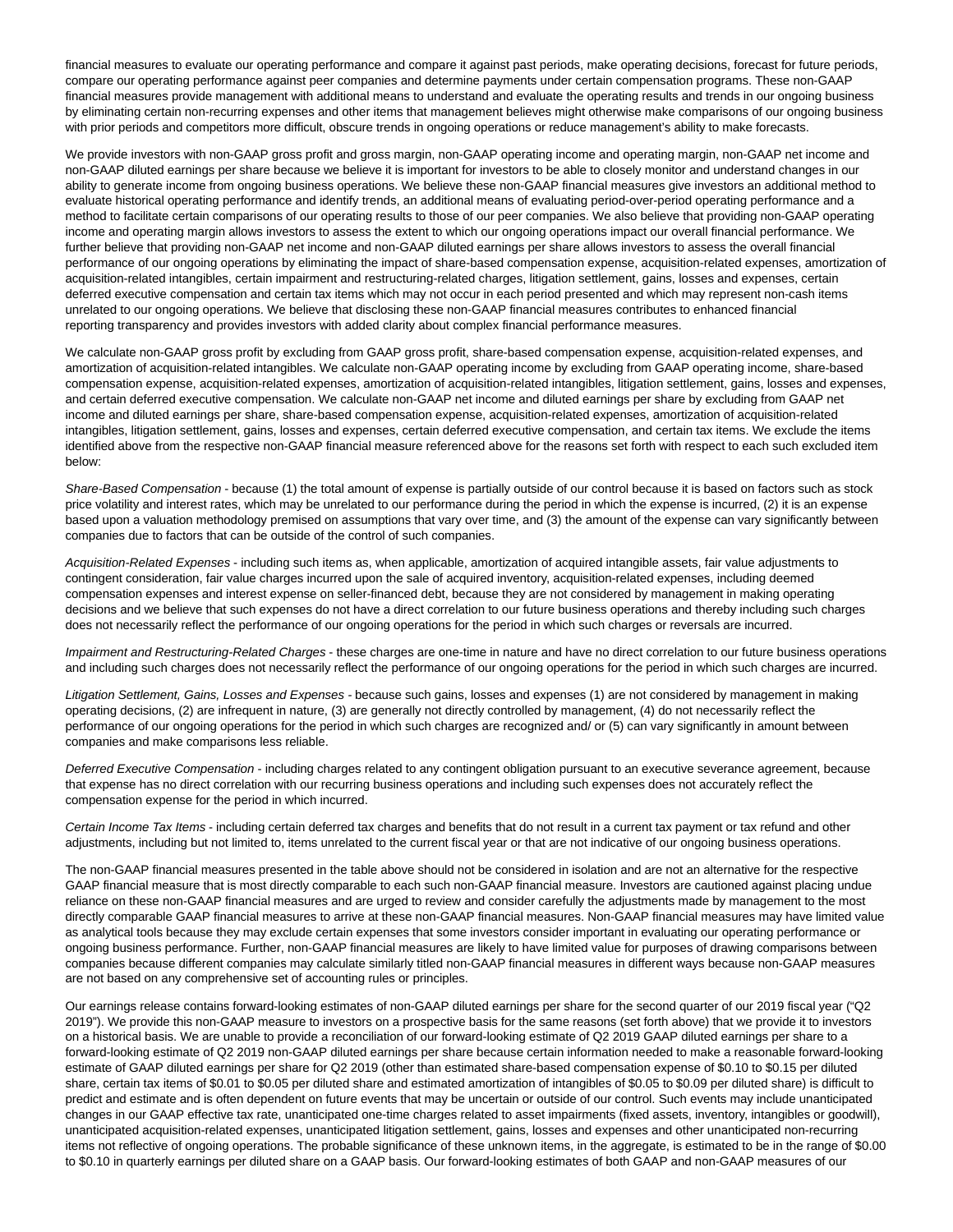financial performance may differ materially from our actual results and should not be relied upon as statements of fact.

[a] December 28, 2018, approximately \$3.6 million, \$12.5 million and \$4.7 million were included in cost of goods sold, research and development These charges represent expense recognized in accordance with ASC 718 - Compensation, Stock Compensation. For the three months ended expense and selling, general and administrative expense, respectively.

For the three months ended December 29, 2017, approximately \$4.1 million, \$11.2 million and \$10.5 million were included in cost of goods sold, research and development expense and selling, general and administrative expense, respectively.

[b] administrative expenses primarily associated with acquisitions completed or contemplated during the period and a \$1.9 million charge to cost of The acquisition-related expenses recognized during the three months ended December 28, 2018, include a \$0.2 million charge to general and goods sold related to the sale of acquired inventory.

The acquisition-related expenses recognized during the three months ended December 29, 2017, include a \$0.7 million charge to general and administrative expenses, primarily associated with acquisitions completed or contemplated during the period.

During the three months ended December 28, 2018, the Company incurred \$4.7 million and \$7.3 million in amortization of acquisition-related<br>
[c] interesting in a mortization of acquisition-related intangibles included in cost of goods sold, and selling, general and administrative expense, respectively.

During the three months ended December 29, 2017, the Company incurred \$4.0 million in amortization of acquisition-related intangibles included in selling, general and administrative expense.

- [d] During the three months ended December 28, 2018, the Company recognized \$0.7 million in non-recurring charges.
- [e] During the three months ended December 28, 2018, the Company recognized a \$0.1 million benefit in deferred executive compensation expense.
- [f] During the three months ended December 28, 2018, these amounts primarily represent the use of net operating loss and credit carryforwards, deferred tax expense not affecting taxes payable, and non-cash expense (benefit) related to uncertain tax positions.

During the three months ended December 29, 2017, these amounts primarily represent a one-time charge of \$257.8 million related to the mandatory deemed repatriation tax on foreign earnings, a one-time charge of \$18.5 million related to the revaluation of deferred tax assets and liabilities related to tax reform, use of net operating loss carryforwards, deferred tax expense not affecting taxes payable, and non-cash expense (benefit) related to uncertain tax positions.

## **SKYWORKS SOLUTIONS, INC. UNAUDITED CONDENSED CONSOLIDATED BALANCE SHEETS**

| As of                                                      |                                    |
|------------------------------------------------------------|------------------------------------|
| 2018                                                       | December 28, September 28,<br>2018 |
|                                                            |                                    |
| Cash, cash equivalents and marketable securities \$1,101.8 | \$1,050.2                          |
| 524.4                                                      | 655.8                              |
| 493.1                                                      | 490.2                              |
| 1,140.6                                                    | 1,140.9                            |
| 1,319.9                                                    | 1,333.5                            |
| 159.1                                                      | 158.3                              |
| \$4,738.9                                                  | \$4,828.9                          |
|                                                            |                                    |
| \$156.5                                                    | \$229.9                            |
| 544.1                                                      | 502.0                              |
| 4,038.3                                                    | 4,097.0                            |
| \$4,738.9                                                  | \$4,828.9                          |
|                                                            |                                    |

### **SKYWORKS SOLUTIONS, INC. UNAUDITED CONSOLIDATED STATEMENTS OF CASH FLOWS**

**Cash flow from operating activities**

Three Months Ended (in millions) December 28, 2018 December 28, December 29, 2017